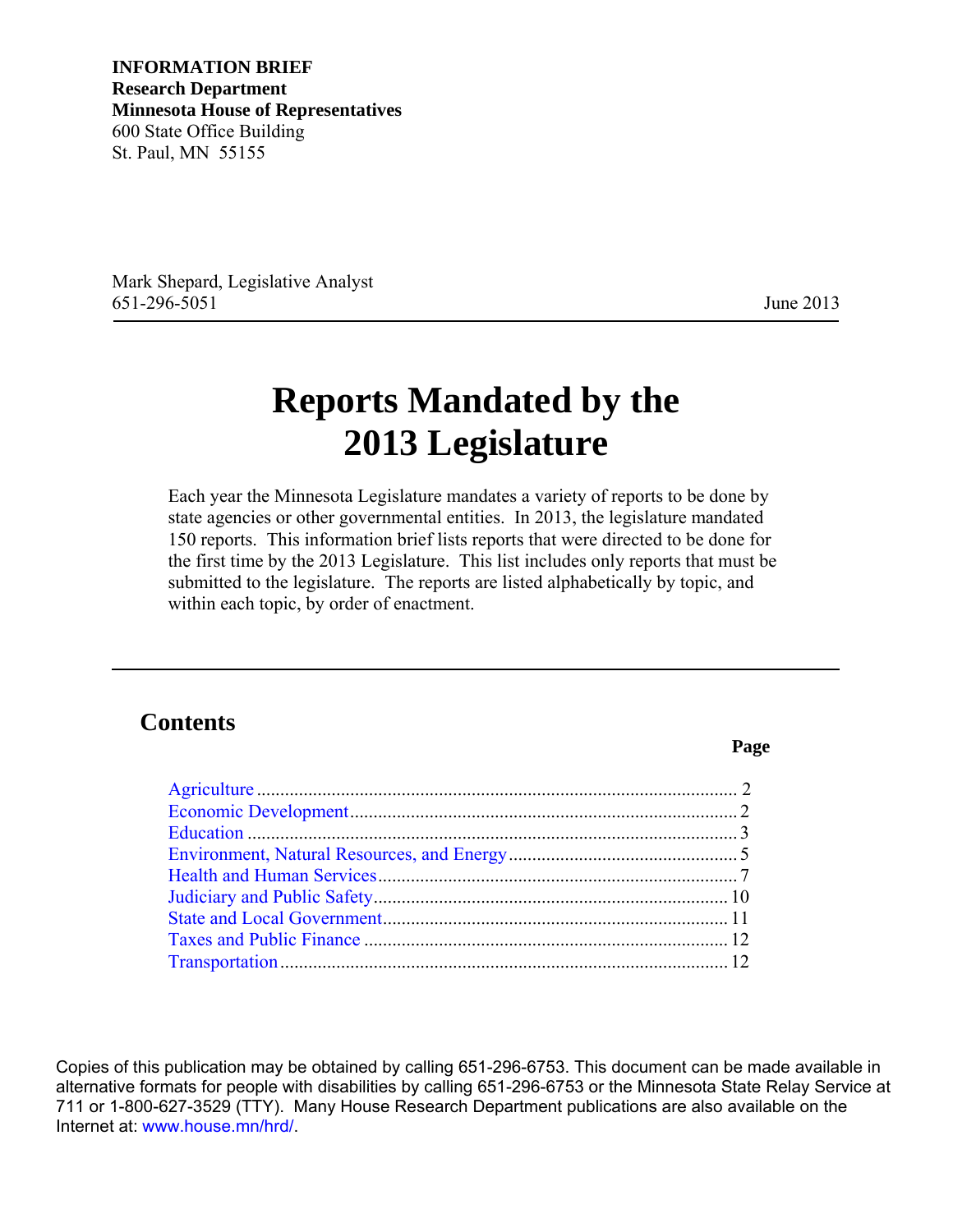industry employers

[85,](https://www.revisor.mn.gov/laws/?id=85&year=2013&type=0) Art. 3 (25) Progress and success of implementation of

institutions

a customized training program for skilled manufacturing industries at MnSCU

<span id="page-1-0"></span>

| <b>Laws 2013</b><br><b>Chapter</b> (section) | <b>Topic</b>                                                                                                                                                               | <b>Responsible Agency</b>                              | <b>Due Date</b>                                                         |
|----------------------------------------------|----------------------------------------------------------------------------------------------------------------------------------------------------------------------------|--------------------------------------------------------|-------------------------------------------------------------------------|
| <b>Agriculture</b>                           |                                                                                                                                                                            |                                                        |                                                                         |
| 114, Art. $1(3)$                             | Progress and schedule relating to updating<br>and modifying pesticide applicator<br>education and training materials                                                       | Commissioner of Agriculture                            | January 15, 2015                                                        |
| 114, Art. $1(3)$                             | Specified topics relating to the agricultural<br>growth, research, and innovation program                                                                                  | Commissioner of Agriculture                            | February 1, 2014,<br>and 2015                                           |
| 114, Art. $1(3)$                             | Projects funded with appropriation for<br>grants to facilities producing bioenergy,<br>biobased content, or a biobased formulated<br>product                               | Commissioner of Agriculture                            | February 1, 2014,<br>and 2015                                           |
| 114, Art. $1(3)$                             | Accomplishment report and work plan for<br>specified dairy programs                                                                                                        | Commissioner of Agriculture                            | Before start of each<br>fiscal year                                     |
| 114, Art. $1(3)$                             | Progress and outcome of fertilizer research<br>projects                                                                                                                    | Commissioner of Agriculture                            | February 1, 2015                                                        |
| 114, Art. 2 (49)                             | Allocation of funds in agricultural growth,<br>research, and innovation program                                                                                            | Commissioner of Agriculture                            | February 1 each year                                                    |
| 114, Art. 2 (66)                             | Topics relating to waste pesticide<br>reporting                                                                                                                            | Commissioner of Agriculture                            | January 15, 2015                                                        |
| 114, Art. $2(67)$                            | Topics relating to pollinators                                                                                                                                             | Commissioner of Agriculture                            | January 15, 2014                                                        |
| 137, Art. 2(3)                               | Expenditure of appropriation for increased<br>monitoring and evaluation of trends<br>relating to nitrates in groundwater in areas<br>vulnerable to groundwater degradation | Commissioner of Agriculture                            | Interim report by<br>October 15, 2014;<br>final report June 30,<br>2016 |
| <b>Economic Development</b>                  |                                                                                                                                                                            |                                                        |                                                                         |
| $85$ , Art. 3 (1)                            | Cost-of-living study                                                                                                                                                       | Commissioner of Employment and<br>Economic Development | February 1 each year                                                    |
| $85$ , Art. 3 $(3)$                          | Host community economic development<br>grants                                                                                                                              | Commissioner of Employment and<br>Economic Development | February 15 each<br>year                                                |
| 85, Art. 3 (13, 14)                          | Specified issues relating to broadband<br>policy, including coordination of<br>broadband infrastructure development                                                        | Office of Broadband Development                        | January 15 each year                                                    |
| $85$ , Art. 3 (25)                           | Training needs of skilled manufacturing                                                                                                                                    | Commissioner of Employment and                         | March 1, 2014                                                           |

Economic Development

Economic Development

Commissioner of Employment and

January 1, 2015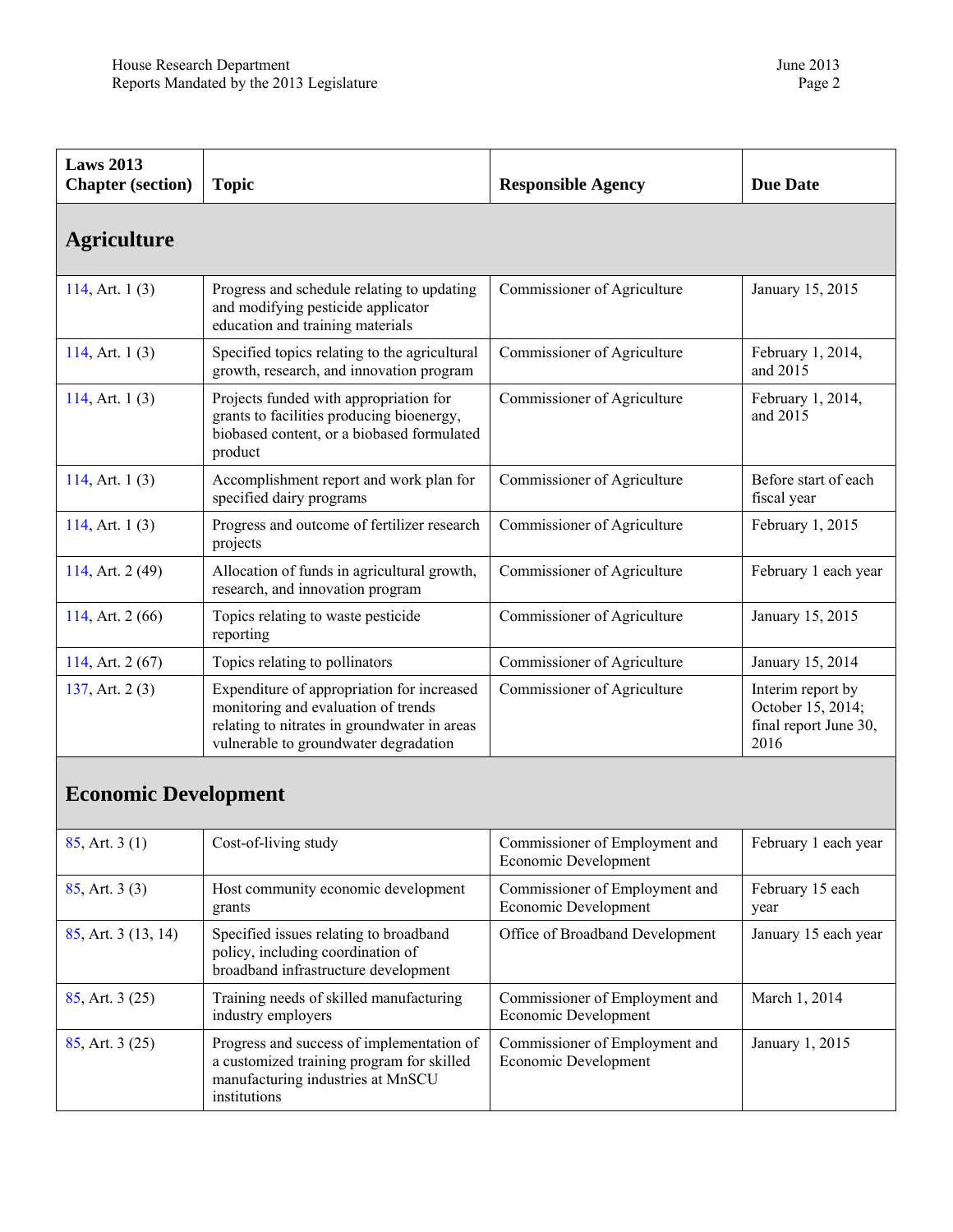<span id="page-2-0"></span>

| <b>Laws 2013</b><br><b>Chapter</b> (section) | <b>Topic</b>                                                                                                                                                                                                | <b>Responsible Agency</b>                   | <b>Due Date</b>                         |
|----------------------------------------------|-------------------------------------------------------------------------------------------------------------------------------------------------------------------------------------------------------------|---------------------------------------------|-----------------------------------------|
| $85$ , Art. 3 (26)                           | Programs and strategies to promote<br>improvement, more efficient and effective<br>use, and expansion of broadband services                                                                                 | Office of Broadband Development             | January 15, 2014                        |
| <b>Education</b>                             |                                                                                                                                                                                                             |                                             |                                         |
| 99, Art. 1 (4)                               | Expenditure of funds appropriated for<br>retention of talented faculty and staff                                                                                                                            | <b>MnSCU Board of Trustees</b>              | April 1, 2014                           |
| 99, Art. 1 (4)                               | Expenditure of funds appropriated for a<br>leveraged equipment program                                                                                                                                      | MnSCU Board of Trustees                     | January 1, 2015                         |
| 99, Art. 1(4)                                | Progress toward attaining specified<br>performance goals                                                                                                                                                    | MnSCU Board of Trustees                     | April 1, 2014                           |
| 99, Art. 1(5)                                | Progress toward attaining specified<br>performance goals                                                                                                                                                    | University of Minnesota Board of<br>Regents | April 1, 2014                           |
| 99, Art. 1(5)                                | Status and outcomes of Agricultural<br><b>Experiment Station and Minnesota</b><br><b>Extension Service initiatives</b>                                                                                      | University of Minnesota Board of<br>Regents | February 1, 2015                        |
| 99, Art. 1(5)                                | Expenditure of funds appropriated for<br>collaborative research partnership between<br>the University of Minnesota and the Mayo<br>Foundation for research in biotechnology<br>and medical genomics         | University of Minnesota Board of<br>Regents | June 30, 2014, and<br>2015              |
| 99, Art. 2(3)                                | Five-year history of specified expenditure<br>and revenue information                                                                                                                                       | University of Minnesota and<br>MnSCU        | As part of biennial<br>budget proposals |
| 99, Art. 2 (17)                              | Implementation of section relating to<br>electronic infrastructure to support<br>academic and workforce success                                                                                             | <b>MnSCU Board of Trustees</b>              | January 15 each year                    |
| 99, Art. 2 (19)                              | Summary of investments and<br>accomplishments of the Minnesota<br>Discovery, Research, and InnoVation<br>Economy program                                                                                    | University of Minnesota Board of<br>Regents | March 1 each odd-<br>numbered year      |
| 99, Art. 2 (23)                              | Number of veterans who apply for a<br>graduate or professional academic degree<br>program and the number accepted                                                                                           | <b>MnSCU Board of Trustees</b>              | February 15 each<br>year                |
| 99, Art. 2 (26)                              | Available and appropriate data that should<br>be used as a statutory criteria to determine<br>whether a higher education institution<br>should be allowed to participate in state<br>financial aid programs | Office of Higher Education                  | February 1, 2014                        |
| 99, Art. 2 (27)                              | Specified data relating to medical school<br>applicants and graduates                                                                                                                                       | University of Minnesota Board of<br>Regents | November 1, 2013                        |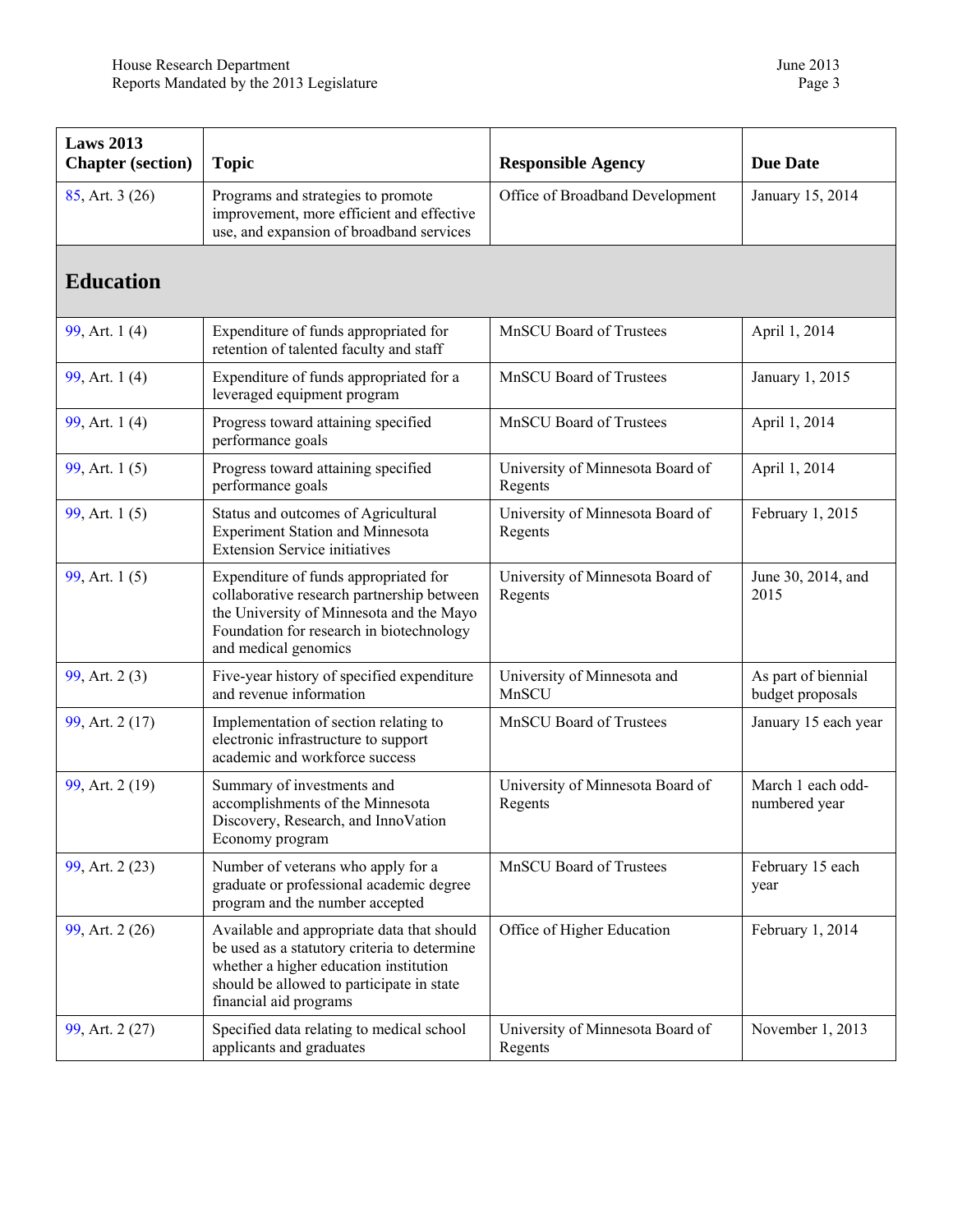| <b>Laws 2013</b><br><b>Chapter</b> (section) | <b>Topic</b>                                                                                                                                                                                                                                                 | <b>Responsible Agency</b>                                             | <b>Due Date</b>                                             |
|----------------------------------------------|--------------------------------------------------------------------------------------------------------------------------------------------------------------------------------------------------------------------------------------------------------------|-----------------------------------------------------------------------|-------------------------------------------------------------|
| 99, Art. 2 (27)                              | Specified information relating to<br>undergraduate science, technology,<br>engineering, and mathematics programs on<br>the Twin Cities campus                                                                                                                | University of Minnesota Board of<br>Regents                           | November 1, 2013                                            |
| 99, Art. 2 (27)                              | Spans and layers analysis and<br>administrative services benchmarking                                                                                                                                                                                        | University of Minnesota Board of<br>Regents                           | Within 45 days of<br>receipt of reports<br>from consultants |
| 99, Art. 2 (28)                              | Plan for summit relating to workforce<br>development plan for mental health<br>professionals and practitioners                                                                                                                                               | <b>MnSCU Board of Trustees</b>                                        | January 15, 2015                                            |
| 116, Art. $2(18)$                            | Structural redesign of secondary and<br>postsecondary education                                                                                                                                                                                              | Career Pathways and Technical<br><b>Education Advisory Task Force</b> | February 15, 2014                                           |
| 116, Art. 2 (19)                             | Programmatic requirements for adult basic<br>education programs leading to a standard<br>adult high school diploma                                                                                                                                           | Standard Adult High School<br>Diploma Advisory Task Force             | February 1, 2014                                            |
| 116, Art. $3(22)$                            | Policy recommendations relating to online<br>and digital learning                                                                                                                                                                                            | Online and Digital Learning<br><b>Advisory Council</b>                | December 15 each<br>year                                    |
| 116, Art. $3(24)$                            | Efficacy of math corps program for<br>ServeMinnesota AmeriCorps members                                                                                                                                                                                      | Minnesota Commission on National<br>and Community Service             | Biennial                                                    |
| 116, Art. 3 (29)                             | Efficacy of district plans in reducing<br>disparities in student academic<br>performance among specified categories<br>of students within the district, and in<br>realizing racial and economic integration                                                  | Commissioner of Education                                             | February 1 each odd-<br>numbered year                       |
| 116, Art. $3(32)$                            | Recommendations for changes in rules or<br>statutes governing achievement and<br>integration                                                                                                                                                                 | Commissioner of Education                                             | February 15, 2014                                           |
| 116, Art. $3(33)$                            | Requirements for teacher applicants to<br>demonstrate mastery of reading, writing,<br>and mathematics skills, and for an<br>alternative licensure pathway for<br>nonnative English speakers seeking<br>licensure to teach in a language immersion<br>program | Teacher licensure advisory task force                                 | February 1, 2014                                            |
| 116, Art. $3(34)$                            | Recommendations for providing access to<br>licensed student support services to public<br>school students                                                                                                                                                    | Commissioner of Education                                             | February 1, 2014                                            |
| 116, Art. $5(9)$                             | Status of early intervention programs for<br>infants and toddlers with disabilities and<br>their families                                                                                                                                                    | <b>Interagency Coordinating Council</b>                               | Annually                                                    |
| 116, Art. $5(21)$                            | Options for aligning assignment of special<br>education disability areas to categories and<br>rates for each category, with latest<br>expenditure data                                                                                                       | Commissioner of Education                                             | January 15 each odd-<br>numbered year                       |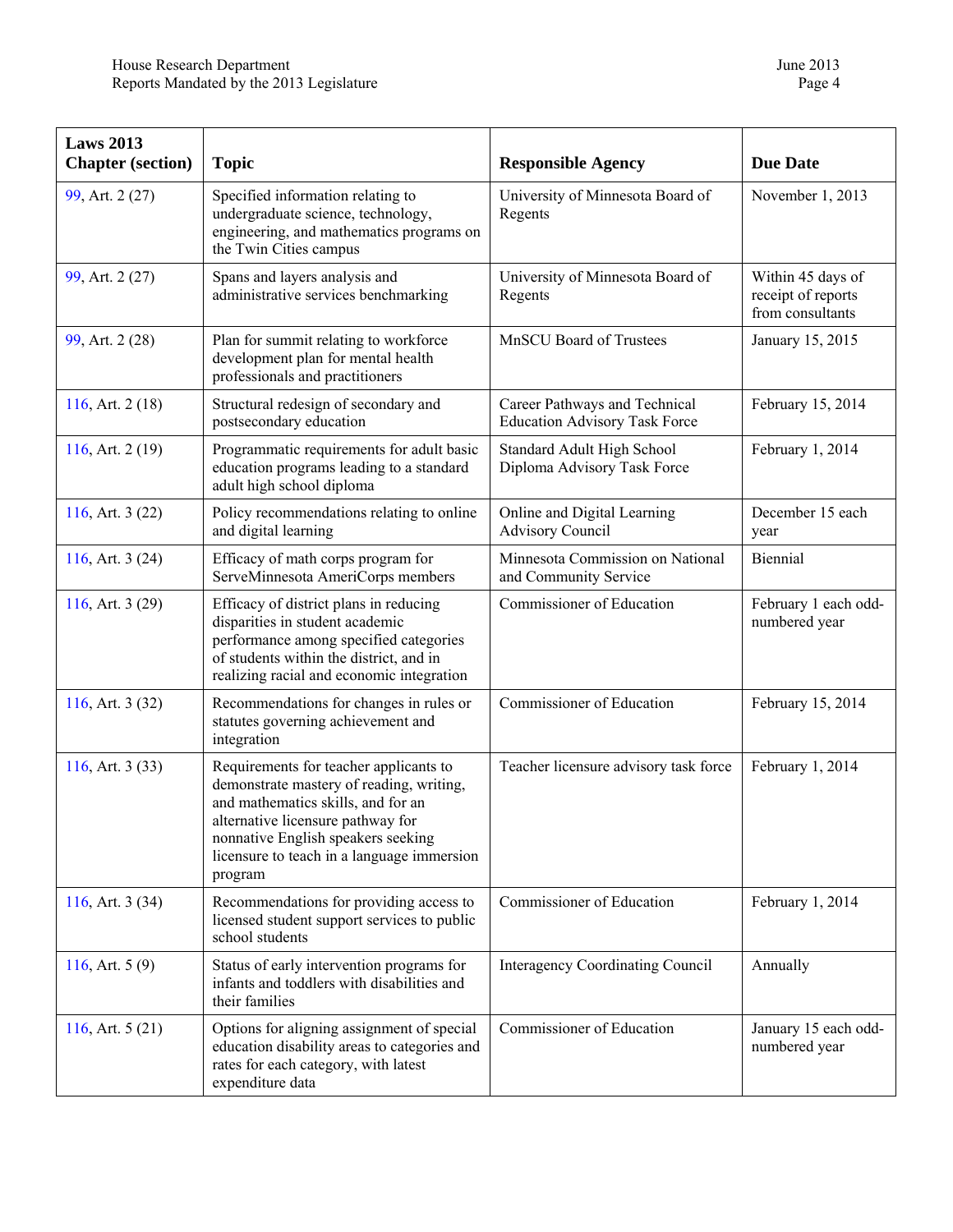<span id="page-4-0"></span>

| <b>Laws 2013</b><br><b>Chapter</b> (section) | <b>Topic</b>                                                                                                                                       | <b>Responsible Agency</b>                                     | <b>Due Date</b>          |
|----------------------------------------------|----------------------------------------------------------------------------------------------------------------------------------------------------|---------------------------------------------------------------|--------------------------|
| 116, Art. $5(28)$                            | Appropriate caseloads for special<br>education teachers of school-age children<br>in all federal settings                                          | Special Education Case Loads Task<br>Force                    | February 15, 2014        |
| 116, Art. $5(30)$                            | Number of homeless children who have<br>received Part C services                                                                                   | Commissioner of Education                                     | July 1 each year         |
| 116, Art. $6(9)$                             | Recommendations for reforming financing<br>of E-12 education facilities                                                                            | Commissioner of Education, on<br>behalf of working group      | February 1, 2014         |
|                                              | <b>Environment, Natural Resources, and Energy</b>                                                                                                  |                                                               |                          |
| $85$ , Art. 12 $(1)$                         | Progress toward achieving goals of<br>framework for state to transition to a<br>renewable energy economy                                           | Legislative Energy Commission                                 | January 15 each year     |
| 85, Art. 12(5)                               | Potential costs and benefits of installing<br>utility-managed, grid-connected energy<br>storage devices in residential and<br>commercial buildings | Commissioner of Commerce                                      | January 1, 2014          |
| $85$ , Art. 12 $(6)$                         | Potential costs and benefits of expanding<br>installation of solar thermal projects in<br>residential and commercial buildings                     | Commissioner of Commerce                                      | January 1, 2014          |
| 85, Art. 12(7)                               | Scope for a study on how Minnesota can<br>achieve a sustainable energy system that<br>does not rely on burning fossil fuels                        | Commissioner of Commerce                                      | January 1, 2014          |
| 85, Art. 12(8)                               | Specified topics relating to energy<br>conservation                                                                                                | Division of Energy Resources of the<br>Department of Commerce | January 15, 2014         |
| $85$ , Art. 13 $(3)$                         | Assessments made for applied research<br>and development projects relating to<br>energy conservation                                               | Commissioner of Commerce                                      | February 15 each<br>year |
| 114, Art. $3(3)$                             | Results achieved with county feedlot<br>program appropriation                                                                                      | <b>Commissioner of Pollution Control</b><br>Agency            | January 15, 2016         |
| 114, Art. $3(3)$                             | Recommendations for statewide recycling<br>refund program for beverage containers<br>that achieves an 80 percent recycling rate                    | <b>Commissioner of Pollution Control</b><br>Agency            | January 15, 2014         |
| 114, Art. $3(4)$                             | Accomplishments achieved with grants for<br>implementation of Red River mediation<br>agreement                                                     | <b>Commissioner of Natural Resources</b>                      | January 15, 2015         |
| 114, Art. $3(4)$                             | Firefighting costs incurred and<br>reimbursements received in prior fiscal<br>year                                                                 | <b>Commissioner of Natural Resources</b>                      | January 15 each year     |
| 114, Art. $3(5)$                             | Specified issues relating to state forest<br>nurseries                                                                                             | <b>Commissioner of Natural Resources</b>                      | December 31, 2013        |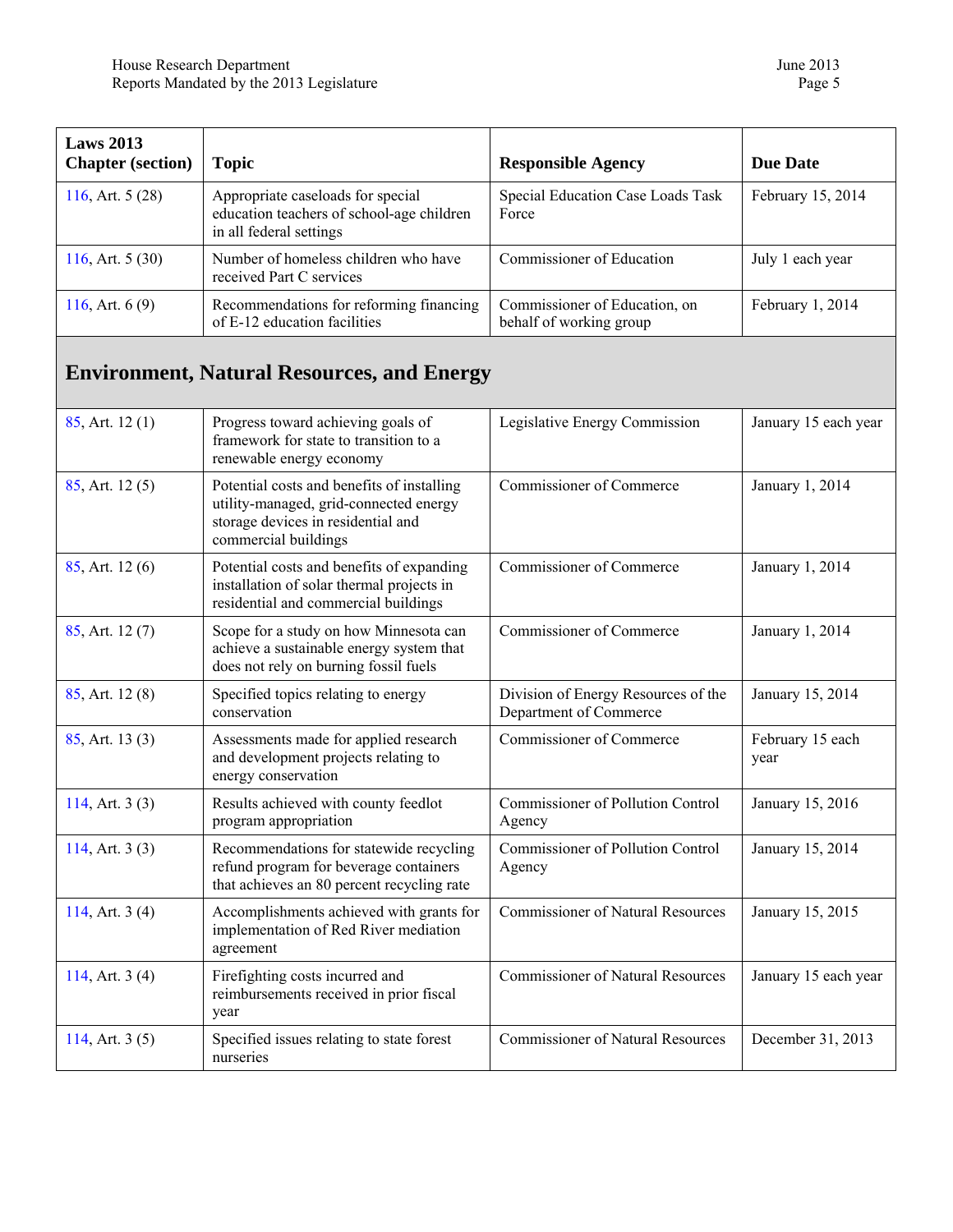| <b>Laws 2013</b><br><b>Chapter</b> (section) | <b>Topic</b>                                                                                                                                                 | <b>Responsible Agency</b>                                        | <b>Due Date</b>                                                                                                    |
|----------------------------------------------|--------------------------------------------------------------------------------------------------------------------------------------------------------------|------------------------------------------------------------------|--------------------------------------------------------------------------------------------------------------------|
| 114, Art. 4 (79)                             | Implementation of architectural paint<br>stewardship program                                                                                                 | <b>Commissioner of Pollution Control</b><br>Agency               | As part of report on<br>pollution prevention<br>activities due every<br>four years, beginning<br>December 31, 2013 |
| 114, Art. 4 (102)                            | Additional tools needed to fully implement<br>statutory groundwater sustainability<br>requirements                                                           | <b>Commissioner of Natural Resources</b>                         | January 15, 2014                                                                                                   |
| 137, Art. $1(3)$                             | Examination of transitioning the outdoor<br>heritage fund to a biennial<br>recommendation process                                                            | Lessard-Sams Outdoor Heritage<br>Council                         | January 1, 2014                                                                                                    |
| 137, Art. $2(5)$                             | Expenditure of appropriation for water<br>quality and watershed monitoring as part<br>of river watch activities in schools within<br>the Red River watershed | Red River Watershed Management<br>Board                          | February 15, 2015                                                                                                  |
| 137, Art. $2(5)$                             | Recommendations for reducing or<br>preventing groundwater degradation from<br>contaminants                                                                   | <b>Commissioner of Pollution Control</b><br>Agency               | January 15, 2016                                                                                                   |
| 137, Art. $2(6)$                             | Outcomes achieved with appropriation for<br>watershed restoration and protection<br>strategies                                                               | <b>Commissioner of Natural Resources</b>                         | January 15, 2016                                                                                                   |
| 137, Art. 2(7)                               | Outcomes achieved with appropriation for<br>grants to local government units for water<br>pollution reduction in watersheds                                  | Board of Water and Soil Resources                                | Interim report<br>January 15, 2016                                                                                 |
| 137, Art. $2(7)$                             | Recipients and projects funded and<br>pollution reduced through conservation<br>program implementation by local<br>governments                               | Board of Water and Soil Resources                                | March 1, 2014, and<br>2015                                                                                         |
| 137, Art. 2(9)                               | Expenditure of appropriation for<br>metropolitan regional groundwater<br>planning                                                                            | Metropolitan Council                                             | Interim report<br>January 15, 2014                                                                                 |
| 137, Art. 2 (22)                             | Status of rulemaking for Mississippi River<br>Corridor Critical Area                                                                                         | <b>Commissioner of Natural Resources</b>                         | January 15, 2014                                                                                                   |
| 137, Art. $3(3)$                             | Prioritized recommendations for funding<br>from the parks and trails fund for the<br>2016-2017 biennium                                                      | <b>Commissioner of Natural Resources</b>                         | January 15, 2015                                                                                                   |
| 137, Art. 3 (4)                              | Prioritized recommendations for funding<br>from the parks and trails fund for the<br>2016-2017 biennium                                                      | Metropolitan Council                                             | January 15, 2015                                                                                                   |
| 137, Art. $3(6)$                             | Updated inventory and framework for an<br>integrated statewide parks and trails<br>network                                                                   | University of Minnesota Center for<br><b>Changing Landscapes</b> | February 15, 2015                                                                                                  |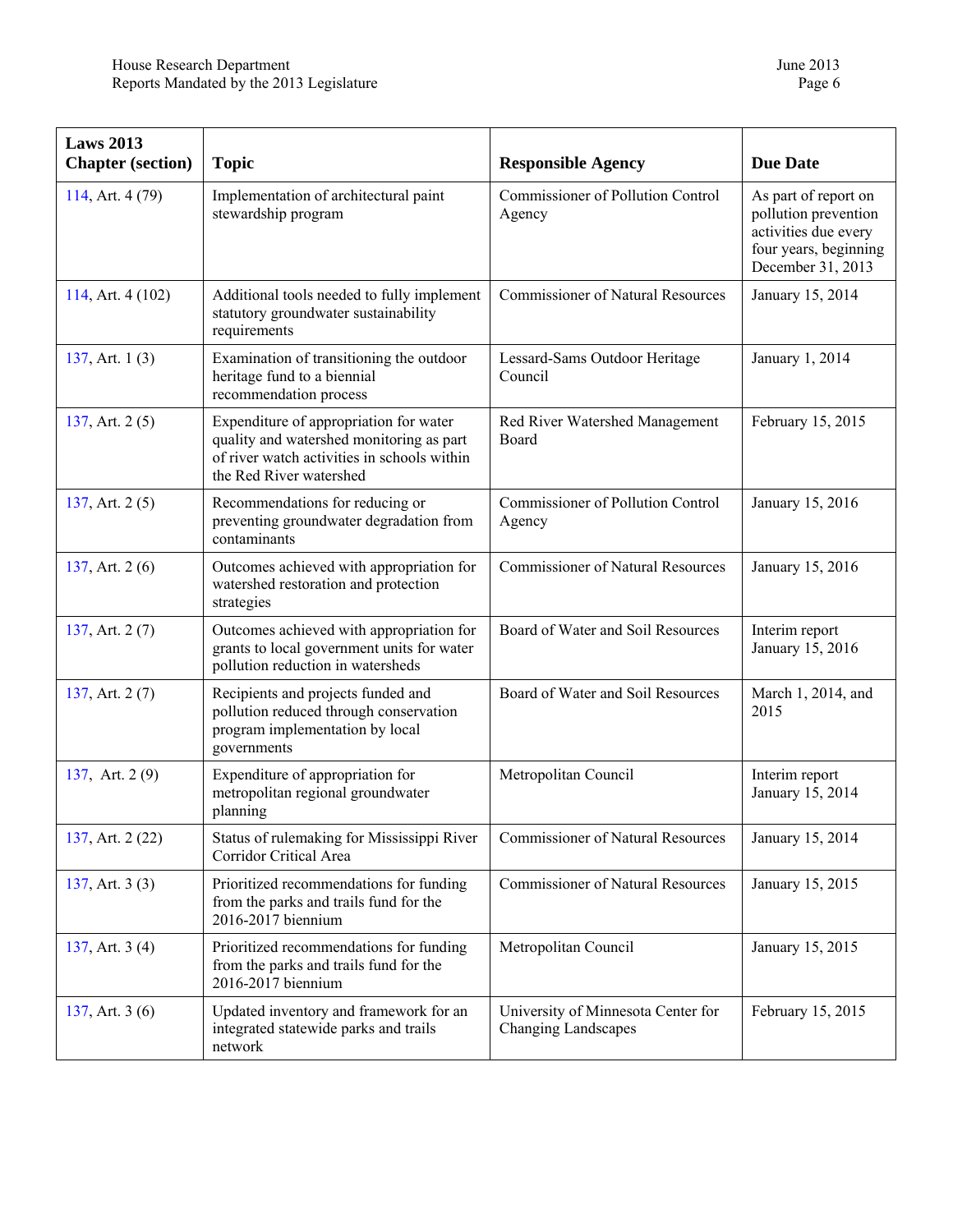<span id="page-6-0"></span>

| <b>Laws 2013</b><br><b>Chapter</b> (section) | <b>Topic</b>                                                                                                                                                                                            | <b>Responsible Agency</b>                                    | <b>Due Date</b>                                                     |
|----------------------------------------------|---------------------------------------------------------------------------------------------------------------------------------------------------------------------------------------------------------|--------------------------------------------------------------|---------------------------------------------------------------------|
| 137, Art. $3(8)$                             | Recommendations for funding from the<br>parks and trails fund to counties and cities<br>outside of the seven-county metropolitan<br>area for parks and trails of regional<br>significance               | Greater Minnesota Regional Parks<br>and Trails Commission    | January 15 each year                                                |
| <b>Health and Human Services</b>             |                                                                                                                                                                                                         |                                                              |                                                                     |
| 9(5)                                         | Any duplication of services that occurs<br>within state government as a result of the<br>creation of the Minnesota Insurance<br>Marketplace (this report is requested, not<br>mandated)                 | Legislative Auditor                                          | March 1, 2014                                                       |
| 9(7)                                         | Agreements entered into with the Office of<br>Enterprise Technology (MN.IT)                                                                                                                             | Minnesota Insurance Marketplace<br>board                     | March 15 each year                                                  |
| 9(10)                                        | Specified topics relating to operation of<br>the Minnesota Insurance Marketplace                                                                                                                        | Minnesota Insurance Marketplace                              | January 15 each year,<br>beginning in 2015                          |
| 9(16)                                        | Appeals process for eligibility<br>determinations                                                                                                                                                       | Minnesota Insurance Marketplace                              | February 1, 2014,<br>and February 1, 2015                           |
| 51(2)                                        | Correlation between nurse staffing levels<br>and patient outcomes                                                                                                                                       | Department of Health and work<br>group                       | January 15, 2015                                                    |
| 63(19)                                       | Recommendations on specified topics<br>relating to case management redesign                                                                                                                             | Commissioner of Human Services                               | February 1, 2014                                                    |
| 82(12)                                       | Inventory of biological specimens,<br>registries, and health data and databases<br>collected or maintained by the<br>commissioner, and schedules for storage<br>of health data and biological specimens | Commissioner of Health                                       | February 1 each year                                                |
| 82(13)                                       | Activities of the Newborn Hearing<br>Screening Advisory Committee                                                                                                                                       | Commissioner of Health                                       | February 15 each<br>odd-numbered year                               |
| 82(39)                                       | Long-term storage and use plan for test<br>results under newborn screening program                                                                                                                      | Commissioner of Health                                       | February 1, 2014                                                    |
| 107, Art. $2(1)$                             | Issues relating to the work of the Cultural<br>and Ethnic Communities Leadership<br>Council                                                                                                             | <b>Cultural and Ethnic Communities</b><br>Leadership Council | February 15 each<br>year (the council<br>expires March 15,<br>2015) |
| 108, Art. $1(3)$                             | Progress of receiving a federal waiver<br>relating to operation of a health coverage<br>program for persons with incomes up to<br>275 percent of the federal poverty<br>guidelines                      | <b>Commissioner of Human Services</b>                        | January 15, 2015                                                    |
| 108, Art. $1(64)$                            | Determination of funding adequacy for<br>MinnesotaCare                                                                                                                                                  | Commissioners of Revenue and<br>Management and Budget        | January 15, 2014                                                    |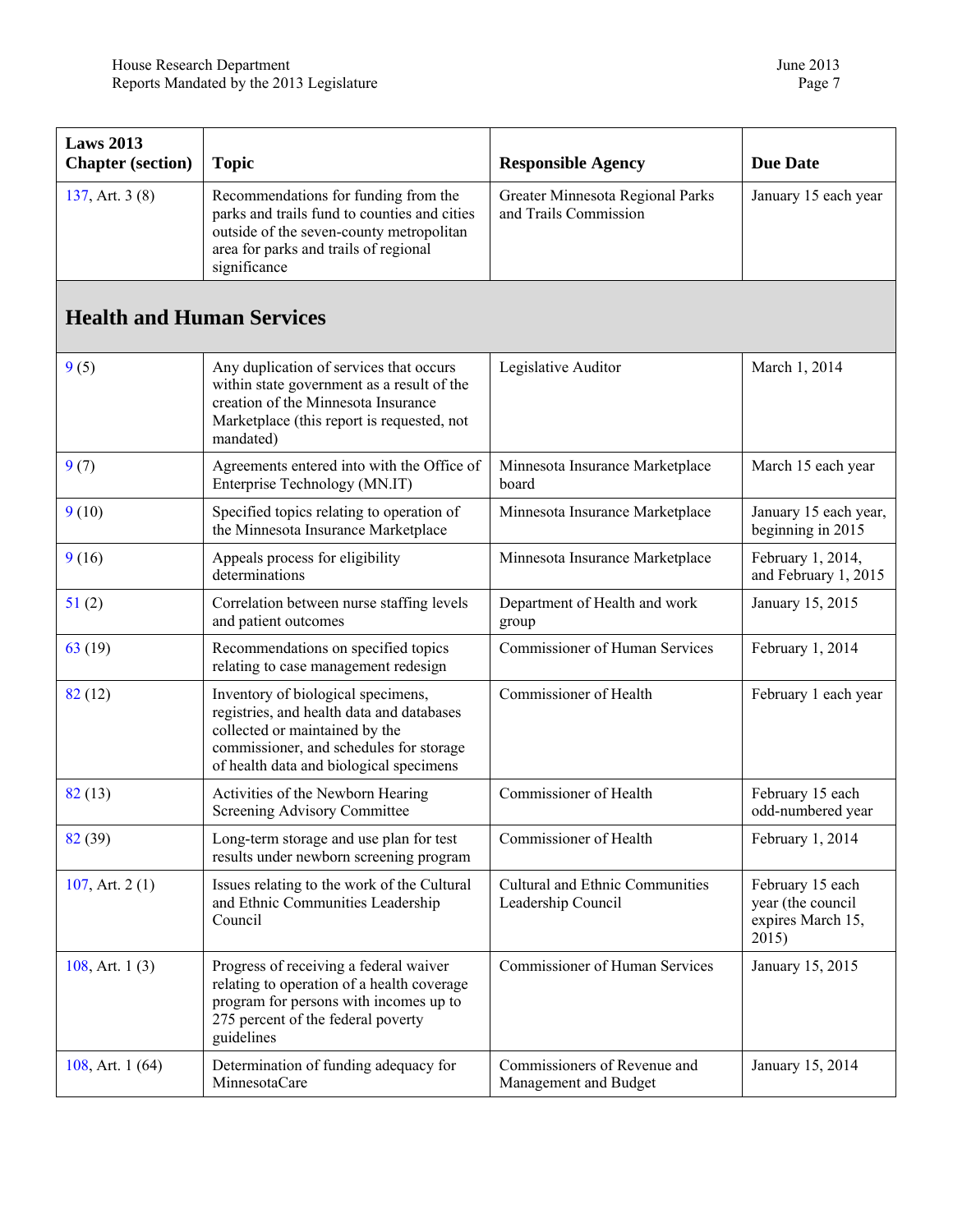| <b>Laws 2013</b><br><b>Chapter</b> (section) | <b>Topic</b>                                                                                                                                                                                              | <b>Responsible Agency</b>                     | <b>Due Date</b>                                                            |
|----------------------------------------------|-----------------------------------------------------------------------------------------------------------------------------------------------------------------------------------------------------------|-----------------------------------------------|----------------------------------------------------------------------------|
| 108, Art. $1(65)$                            | Issues relating to state-based risk<br>adjustment system                                                                                                                                                  | Commissioners of Health and<br>Human Services | Interim report by<br>March 15, 2014;<br>final report by<br>October 1, 2015 |
| 108, Art. 2(2)                               | Local capacity and availability of home<br>and community-based services for older<br>adults, people with disabilities, and people<br>with mental illness (Article 2 is contingent<br>on federal approval) | Commissioner of Human Services                | August 15, 2015                                                            |
| 108, Art. 2 (33)                             | Home and community-based services<br>report card (Article 2 is contingent on<br>federal approval)                                                                                                         | <b>Commissioner of Human Services</b>         | August 1, 2014                                                             |
| 108, Art. 3 (32)                             | Progress of TANF demonstration projects<br>or waivers of federal TANF requirements                                                                                                                        | <b>Commissioner of Human Services</b>         | March 1, 2014                                                              |
| 108, Art. 3 (33)                             | Specified topics relating to homeless youth                                                                                                                                                               | Commissioner of Human Services                | February 15 of each<br>odd-numbered year                                   |
| 108, Art. 3 (44)                             | Outcomes of conditional cash transfers<br>being excluded from certain eligibility<br>determinations                                                                                                       | Citizens League                               | July 1, 2016                                                               |
| 108, Art. 3 (45)                             | Issues relating to youth homelessness                                                                                                                                                                     | Interagency Council on<br>Homelessness        | December 1, 2014                                                           |
| 108, Art. 3 (47)                             | Group residential housing beds with rates<br>in excess of the MSA equivalent rate                                                                                                                         | <b>Commissioner of Human Services</b>         | February 1, 2014                                                           |
| 108, Art. 4 (30)                             | Results of survey of providers of pediatric<br>services and children's mental health<br>services                                                                                                          | <b>Commissioner of Human Services</b>         | January 15, 2014                                                           |
| 108, Art. $4(31)$                            | Recommendations of stakeholder group on<br>persons committed as mentally ill and<br>dangerous                                                                                                             | <b>Commissioner of Human Services</b>         | January 15, 2014                                                           |
| 108, Art. $5(15)$                            | Performance of individual counties or<br>service delivery authorities as it relates to<br>human services system measures                                                                                  | Human Services Performance<br>Council         | Annually                                                                   |
| 108, Art. 6 (33)                             | Recommendations relating to Emergency<br>Medical Assistance and the uninsured                                                                                                                             | Commissioner of Human Services                | January 15, 2014                                                           |
| 108, Art. $6(34)$                            | Recommendations on providing<br><b>Emergency Medical Assistance recipients</b><br>with coverage for nonemergent services                                                                                  | <b>Commissioner of Human Services</b>         | January 15, 2014                                                           |
| 108, Art. $6(35)$                            | Recommendations on oral health and<br>dental services delivery system for state<br>public health care programs                                                                                            | <b>Commissioner of Human Services</b>         | December 15, 2013                                                          |
| 108, Art. 7 (49)                             | Recommendations for revisions to<br>specified parts of the community first<br>services and supports program                                                                                               | <b>Commissioner of Human Services</b>         | November 15, 2013                                                          |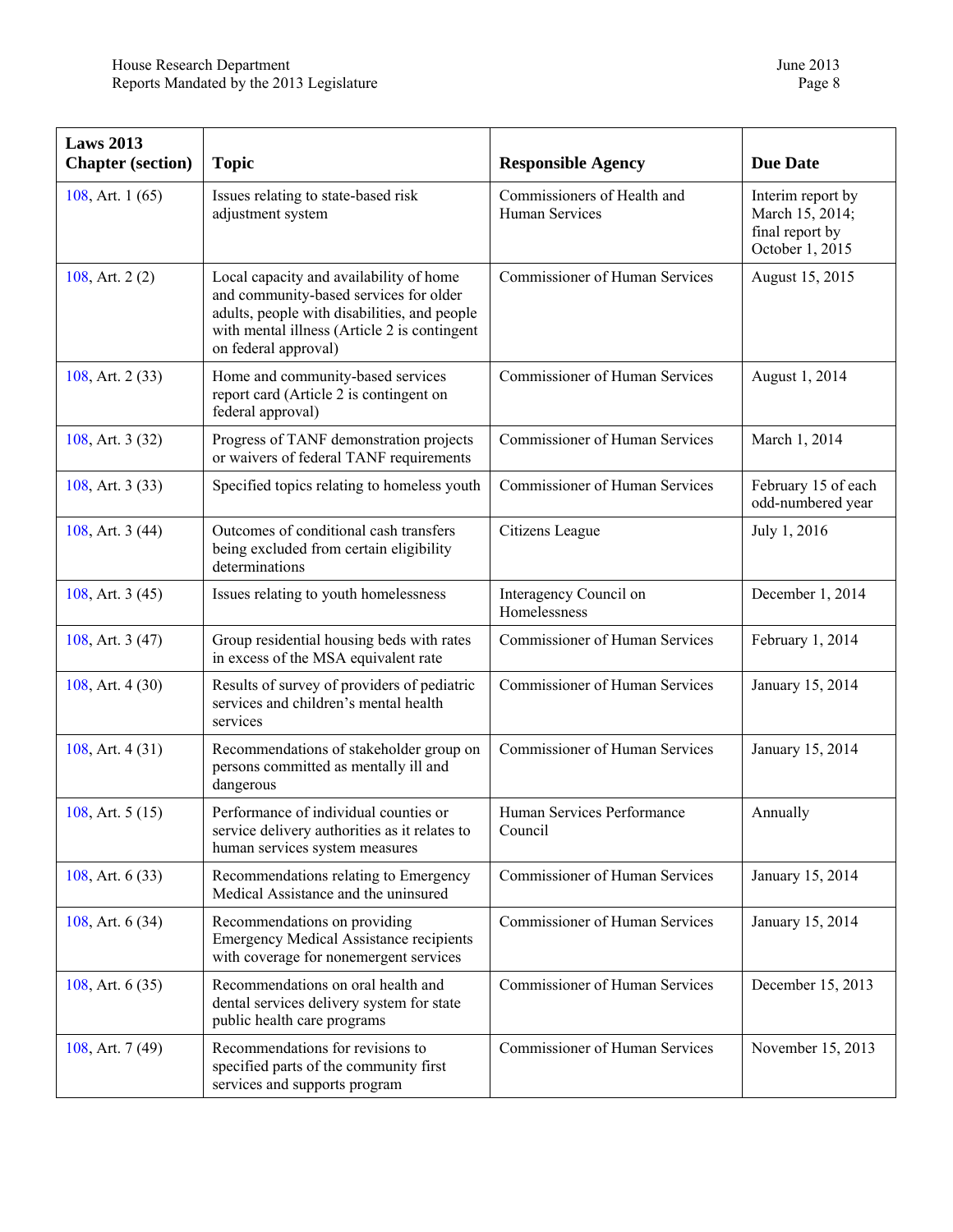| <b>Laws 2013</b><br><b>Chapter</b> (section) | <b>Topic</b>                                                                                                                                                                                            | <b>Responsible Agency</b>                   | <b>Due Date</b>                                                                   |
|----------------------------------------------|---------------------------------------------------------------------------------------------------------------------------------------------------------------------------------------------------------|---------------------------------------------|-----------------------------------------------------------------------------------|
| 108, Art. 7 (53)                             | Recommendations on concentration limits<br>on home and community-based settings,<br>consistent with Minnesota's Olmstead<br>plan                                                                        | <b>Commissioner of Human Services</b>       | February 1, 2014                                                                  |
| 108, Art. 7 (57)                             | Recommendations on raising the asset<br>limit for seniors and persons with<br>disabilities                                                                                                              | <b>Commissioner of Human Services</b>       | February 1, 2014                                                                  |
| 108, Art. 7 (58)                             | Impact of modification to nursing facility<br>level of care to be implemented January 1,<br>2014                                                                                                        | <b>Commissioner of Human Services</b>       | Preliminary report by<br>October 1, 2014;<br>final report by<br>February 15, 2015 |
| 108, Art. 7 (59)                             | Recommendations for implementing an<br>assistive technology equipment program<br>for home and community-based services                                                                                  | <b>Commissioner of Human Services</b>       | February 1, 2014                                                                  |
| 108, Art. 8 (59)                             | Specified issues relating to costs of<br>maltreatment investigations                                                                                                                                    | <b>Commissioner of Human Services</b>       | July 1, 2015                                                                      |
| 108, Art. 8 (60) and<br>Art. 11 (31)         | Recommendations for legislation to<br>implement integrated licensing system for<br>home care and home and community-<br>based services                                                                  | Departments of Health and Human<br>Services | February 15, 2014                                                                 |
| 108, Art. 11 (30)                            | Specified topics relating to home care<br>licensing and regulatory activities                                                                                                                           | Commissioner of Health                      | October 1 each year,<br>beginning in 2015                                         |
| 108, Art. 11 (30)<br>and $(32)$              | Correction order appeal process in the<br>home care system                                                                                                                                              | Commissioner of Health                      | February 1, 2016                                                                  |
| 108, Art. 12 (102)                           | Plan for advancing health equity                                                                                                                                                                        | Commissioner of Health                      | February 1, 2014                                                                  |
| 108, Art. 12 (103)                           | Guaranteed renewability of health plans in<br>the individual market                                                                                                                                     | Commissioner of Commerce                    | February 1, 2014                                                                  |
| 108, Art. 12 (104)                           | Methodologies for determining<br>appropriate levels for capital reserves for<br>health maintenance organizations and<br>requirements for reducing capital reserves<br>to any recommended maximum levels | Commissioner of Health                      | February 1, 2014                                                                  |
| 108, Art. 12 (105)                           | Reasonable and efficient options for<br>coverage for high-quality, medically<br>necessary, evidence-based treatment of<br>autism spectrum disorders up to age 18                                        | Department of Commerce                      | August 15, 2013                                                                   |
| 108, Art. 12 (107)                           | Legal opinion on whether a health plan is<br>required to provide coverage of treatment<br>for mental health and mental health-related<br>illnesses                                                      | <b>Attorney General</b>                     | October 1, 2013                                                                   |
| 108, Art. 13 (12)                            | Specified information relating to home and<br>community-based services rate setting                                                                                                                     | <b>Commissioner of Human Services</b>       | January 15, 2015,<br>2016, 2017, and 2019                                         |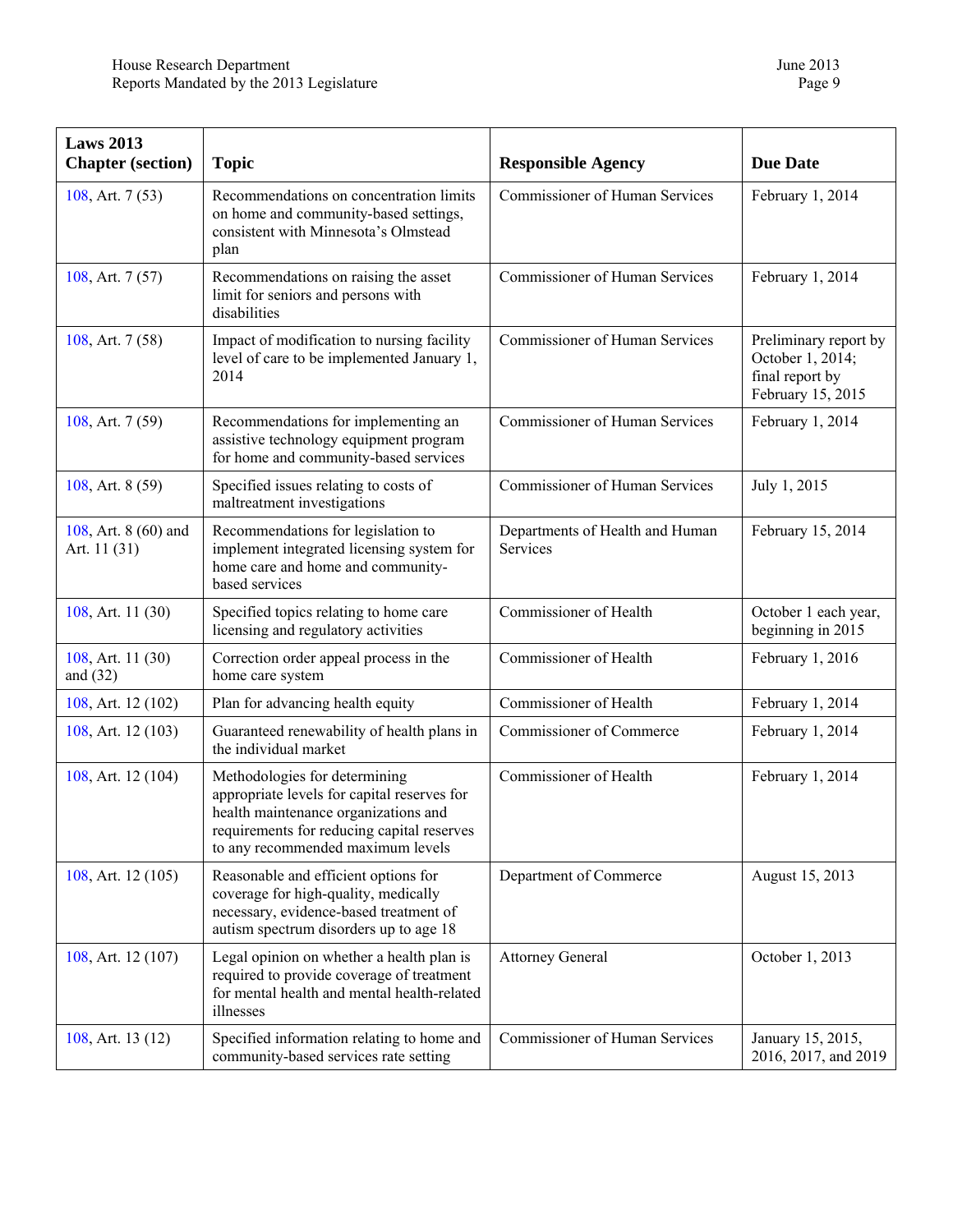<span id="page-9-0"></span>

| Laws $2013$<br><b>Chapter</b> (section) | <b>Topic</b>                                                                                                                                                                         | <b>Responsible Agency</b>             | Due Date          |
|-----------------------------------------|--------------------------------------------------------------------------------------------------------------------------------------------------------------------------------------|---------------------------------------|-------------------|
| 108, Art. $13(13)$                      | Recommendations for legislation related<br>to a new disability waivers payment<br>methodology system (required if Centers<br>for Medicare and Medicaid Services<br>requires changes) | <b>Commissioner of Human Services</b> | January 15, 2014  |
| 108, Art. $14(3)$                       | Strategic plan for eliminating reproductive<br>health disparities for Somali women (if a<br>grant is made for this purpose)                                                          | Commissioner of Health                | February 15, 2014 |
| 108, Art. $14(3)$                       | Activities to prevent sexual violence                                                                                                                                                | Commissioner of Health                | January 15, 2015  |

## **Judiciary and Public Safety**

| 34(11)               | Findings of working group dealing with<br>how restitution is requested, ordered, and<br>collected                                                                                                                          | Commissioner of Public Safety                                    | January 15, 2015                          |
|----------------------|----------------------------------------------------------------------------------------------------------------------------------------------------------------------------------------------------------------------------|------------------------------------------------------------------|-------------------------------------------|
| $86$ , Art. 1 (10)   | How appropriation to the board was spent                                                                                                                                                                                   | Board of Public Defense                                          | January 15, 2014,<br>and January 15, 2015 |
| $86$ , Art. 1 (12)   | How appropriation for school safety was<br>spent and results achieved by school safety<br>center                                                                                                                           | Commissioner of Public Safety                                    | January 15, 2014,<br>and January 15, 2015 |
| $86$ , Art. 1 (12)   | Issues relating to balance in the vehicle<br>services special revenue account (report is<br>required only if account accrues an<br>unallocated balance in excess of 50<br>percent of previous fiscal year<br>expenditures) | Commissioner of Public Safety                                    | Not specified                             |
| $86$ , Art. 1 $(12)$ | Expenditure of appropriation for law<br>enforcement and prosecution training<br>relating to sexually exploited youth                                                                                                       | Ramsey County Attorney Office                                    | January 15, 2015                          |
| $86$ , Art. 3 (6)    | Amounts collected and expended from<br>court technology fund                                                                                                                                                               | Judicial Council                                                 | January 15, 2015,<br>and January 15, 2017 |
| $86$ , Art. 3 (14)   | Specified issues relating to children in the<br>juvenile justice system                                                                                                                                                    | National Association of Mental<br><b>Illness</b>                 | February 15, 2014                         |
| $86$ , Art. $4(11)$  | Search capabilities of databases managed<br>by the Bureau of Criminal Apprehension                                                                                                                                         | Criminal and Juvenile Justice<br><b>Information Policy Group</b> | January 1, 2014                           |
| 126(16)              | Automated property system standards                                                                                                                                                                                        | Minneapolis Police Department                                    | February 1, 2014                          |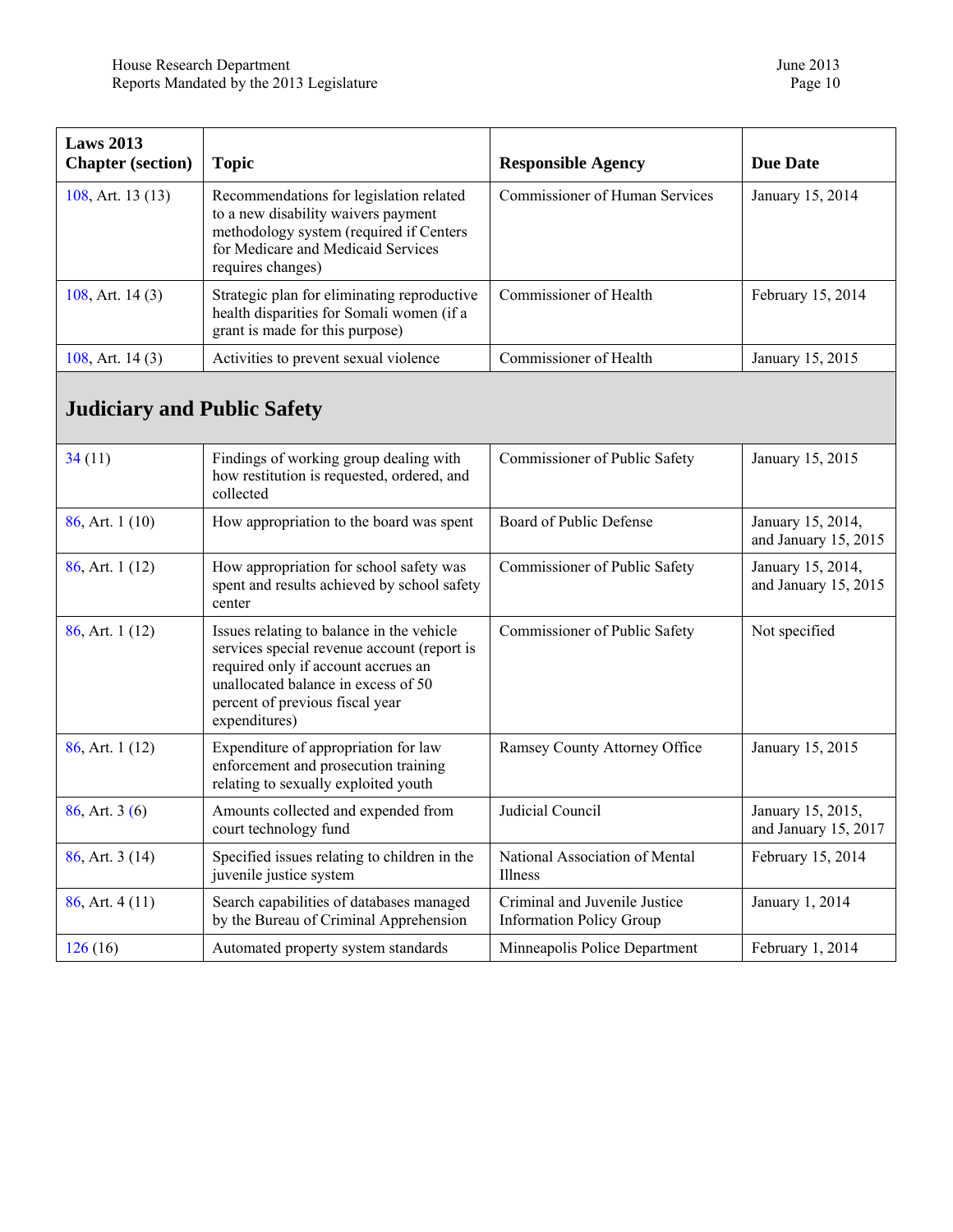<span id="page-10-0"></span>

| <b>Laws 2013</b><br><b>Chapter</b> (section) | <b>Topic</b>                                                                                                                                                                                                              | <b>Responsible Agency</b>                                                                                                                                                                 | <b>Due Date</b>                       |  |
|----------------------------------------------|---------------------------------------------------------------------------------------------------------------------------------------------------------------------------------------------------------------------------|-------------------------------------------------------------------------------------------------------------------------------------------------------------------------------------------|---------------------------------------|--|
| <b>State and Local Government</b>            |                                                                                                                                                                                                                           |                                                                                                                                                                                           |                                       |  |
| 32(10)                                       | Long-term funding strategies for statewide<br>public safety communications                                                                                                                                                | Statewide Radio Board                                                                                                                                                                     | January 15, 2014                      |  |
| 46(3)                                        | Sections of Minnesota Statutes relating to<br>political subdivisions advertising for bids<br>in official newspapers that are inconsistent<br>with Minnesota Statutes, section 331A.03                                     | <b>Revisor of Statutes</b>                                                                                                                                                                | January 15, 2014                      |  |
| 87(2)                                        | Impact of new law on usage of sick leave<br>by executive branch employees                                                                                                                                                 | Commissioner of Management and<br><b>Budget</b>                                                                                                                                           | August 1, 2014                        |  |
| 111, Art. 3 (18)                             | Names of privatized former public<br>employers approved for inclusion in law<br>governing employees of privatized<br>facilities                                                                                           | Public Employees Retirement<br>Association                                                                                                                                                | March 1 each year                     |  |
| 111, Art. 13 (22)                            | Feasibility and requirements necessary for<br>consolidation of the Duluth Teachers<br>Retirement Fund Association and the St.<br>Paul Teachers Retirement Fund<br>Association into the Teachers Retirement<br>Association | Boards and executive directors of the<br>Duluth Teachers Retirement Fund<br>Association, the St. Paul Teachers<br>Retirement Fund Association, and<br>the Teachers Retirement Association | January 6, 2014                       |  |
| 131, Art. $4(1)$                             | Evaluation of electronic poll book pilot<br>project                                                                                                                                                                       | Secretary of State                                                                                                                                                                        | January 31, 2014                      |  |
| 131, Art. $4(2)$                             | Implementation of electronic rosters<br>statewide                                                                                                                                                                         | <b>Electronic Roster Task Force</b>                                                                                                                                                       | January 31, 2014                      |  |
| 142, Art. $1(3)$                             | Personnel costs incurred by the offices of<br>the governor and lieutenant governor that<br>were supported by appropriations to other<br>agencies                                                                          | Commissioner of Management and<br><b>Budget</b>                                                                                                                                           | September 1, 2014,<br>and 2015        |  |
| 142, Art. $2(1)$                             | Recommendations relating to executive<br>branch advisory groups (these<br>recommendations are permissive, not<br>mandatory)                                                                                               | Legislative Commission on Planning<br>and Fiscal Policy                                                                                                                                   | December 31 each<br>odd-numbered year |  |
| 142, Art. $3(8)$                             | Topics relating to funds received under<br>agreements with local governments to<br>provide a technological service or project<br>to enhance the state's election system                                                   | Secretary of State                                                                                                                                                                        | January 15 each year                  |  |
| 142, Art. 3 (9)                              | Topics relating to gift and grant funds<br>received under safe-at-home address<br>confidentiality program                                                                                                                 | Secretary of State                                                                                                                                                                        | January 15 each year                  |  |
| 142, Art. $3(13)$                            | Summary of anticipated revenues and<br>expenditures from the state auditor<br>enterprise fund                                                                                                                             | <b>State Auditor</b>                                                                                                                                                                      | January 15 each odd-<br>numbered year |  |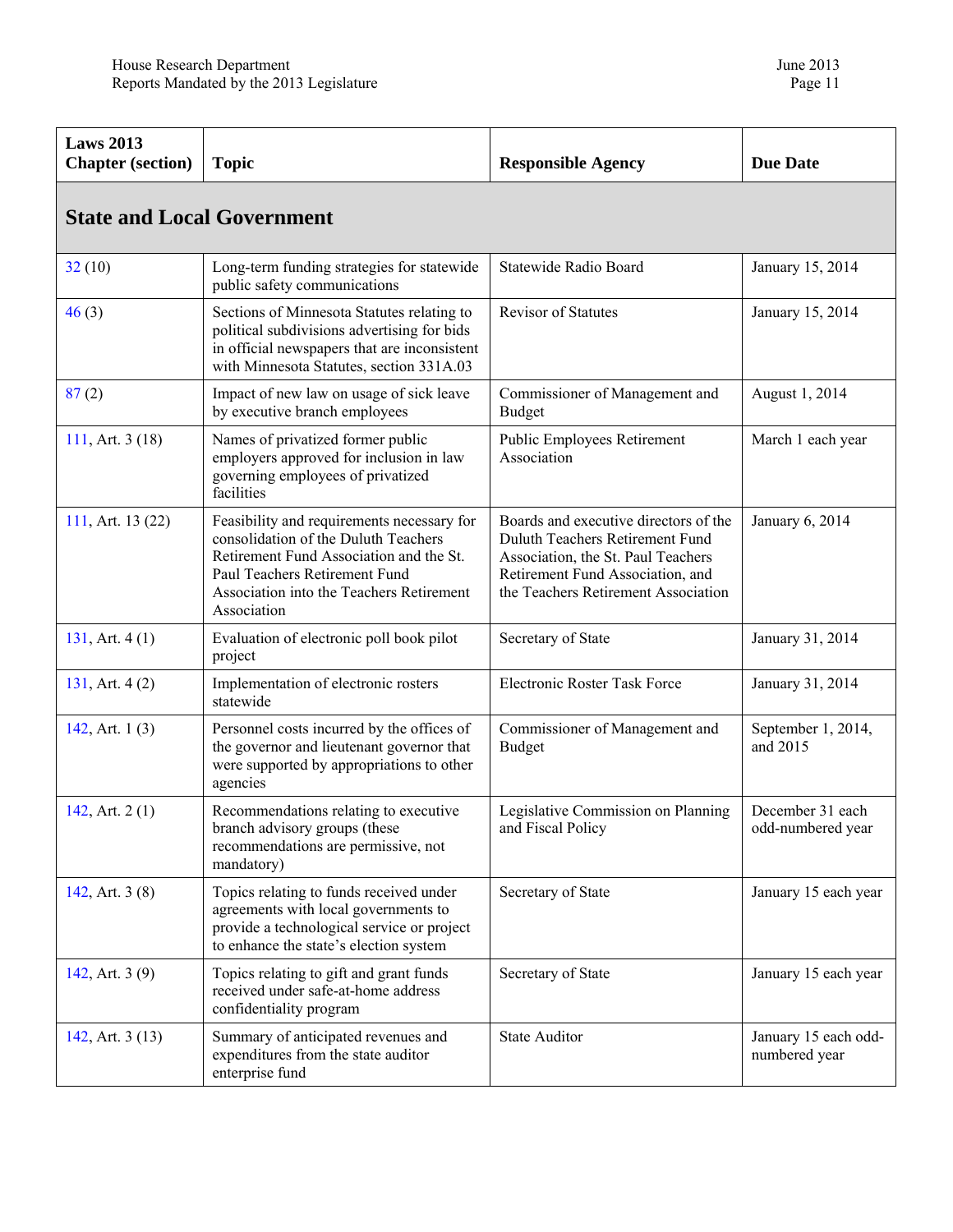year, beginning in

2014

<span id="page-11-0"></span>

| <b>Laws 2013</b><br><b>Chapter</b> (section) | <b>Topic</b>                                                                                                                                                             | <b>Responsible Agency</b>                                              | <b>Due Date</b>                                      |
|----------------------------------------------|--------------------------------------------------------------------------------------------------------------------------------------------------------------------------|------------------------------------------------------------------------|------------------------------------------------------|
| 142, Art. 3 (25)                             | Recommendations regarding the<br>convenience fee for users of North Star<br>and online government information<br>services                                                | E-Government Advisory Council                                          | June 1 each year,<br>beginning in 2014               |
| <b>Taxes and Public Finance</b>              |                                                                                                                                                                          |                                                                        |                                                      |
| 143, Art. $1(5)$                             | Specified information on number and<br>dollar amount of homestead credit refunds<br>based on taxes payable in 2014                                                       | Commissioner of Revenue                                                | March 15, 2015, and<br>February 1, 2016              |
| 143, Art. 4 (9)                              | Disciplinary actions against assessors                                                                                                                                   | <b>Board of Assessors</b>                                              | February 1 each odd-<br>numbered year                |
| 143, Art. 4 (39)                             | Topics relating to joint governing structure<br>for professional sports arenas in<br>Minneapolis and St. Paul                                                            | Minneapolis and St. Paul                                               | February 1, 2014                                     |
| 143, Art. 4 (45)                             | Implementation of a second tier of market<br>value for class 4d property                                                                                                 | Commissioners of Revenue and<br>Housing Finance                        | January 31, 2015                                     |
| 143, Art. 4 (46)                             | Topics relating to property tax assessment<br>for facilities used in the production of<br>biofuels, wine, beer, distilled beverages,<br>and dairy products               | Commissioner of Revenue                                                | February 1, 2014                                     |
| 143, Art. 5 (24)                             | Topics relating to aviation taxes                                                                                                                                        | Commissioner of Transportation                                         | June 30, 2016, and<br>every four years<br>thereafter |
| 143, Art. 5 (27) and<br>144(19)              | Tobacco tax collection system                                                                                                                                            | Commissioner of Revenue                                                | February 15, 2015                                    |
| 143, Art. $6(4)$                             | Greater Minnesota intern program, with<br>associated tax credits                                                                                                         | Office of Higher Education and<br>Department of Revenue                | February 1, 2016                                     |
| 143, Art. 10 (6)                             | Topics relating to development plan                                                                                                                                      | <b>Destination Medical Center</b><br>Corporation and city of Rochester | February 15 each<br>year                             |
| 143, Art. 11 (9)                             | Iron Range fiscal disparities program                                                                                                                                    | Commissioner of Revenue                                                | February 1, 2014                                     |
| <b>Transportation</b>                        |                                                                                                                                                                          |                                                                        |                                                      |
| 117, Art. $1(5)$                             | Review of amounts and purposes of<br>transfers between dedicated transportation<br>funds and the general fund for<br>administrative expenditures related to each<br>fund | Commissioner of Public Safety                                          | January 15, 2015                                     |

[117](https://www.revisor.mn.gov/laws/?id=117&year=2013&type=0), Art. 3 (1) Corridors of commerce program Commissioner of Transportation November 1 each